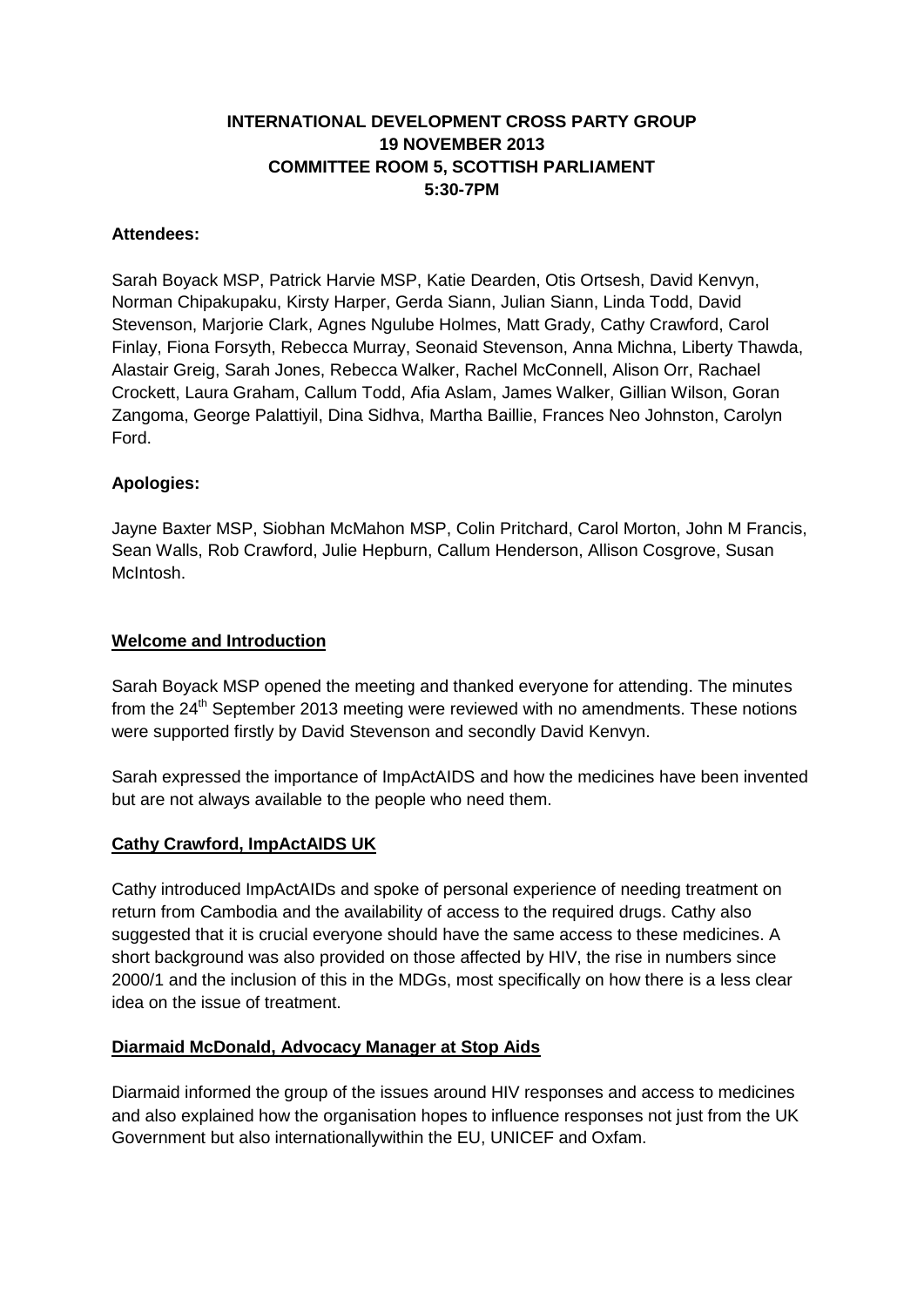Diarmaid's presentation included an overview of the MDG's, to be reached by 2015, the importance of target 6A, 6B and 8C focusing on the importance of cooperation within pharmaceutical companies who provide the access to affordable drugs in developing countries. A short film was also provided which focused on the injustice of HIV, 'The Global Fund' and how an increase in investment can save more lives.

Diarmaid concluded his presentation by focusing on the need to:

- Develop a system driven by health needs rather than profits which ImpActAIDS will be focusing on in the next few years
- Reform and improve MDG 8C
- Receive leadership MSPs, MPs and MEPs
- Show what people in Scotland can do to influence their local MSPs.

## **Question and Answer**

A number of questions and comments were made following the presentation to the group. Please note: It is not the intention of the Minutes to be recorded verbatim and only present a summary of the discussion.

- David Stevenson spoke of personal experience of working on the Global Fund against AIDS and Malaria and what we can do to help these conditions;
- The point was raised on how much we spend on diseases like Cancer and other neglected diseases and how everyone should receive the same treatment;
- Patrick Harvie MSP suggested the practical consequences of drug accessibility through the impact on the way HIV is perceived and how it is crucial to reinvent prevention messages for each generation;
- Sarah Boyack MSP expanded on this point suggesting ideas on how to make this effective through radios, plays etc to educate and inform the next generation;
- Otis Ortesh made the point of the demand and profit made by the global market element and factors slowing down the prevention of HIV;
- David Kenvyn focused on how we solve the accessibility to medicines, how we can influence the pharmaceutical companies to make moral decisions and how we can get countries to put more into the Global Fund;
- The point was also made of the necessity for transformation on the outlook of what should be done, that public health must take over the view of what we are dealing with and there should not be an attempt to justify these types of drugs to uphold a status quo within these companies.

# **AOCB**

Sarah Boyack MSP closed the meeting by concluding on the importance of how millions of lives can be saved and the quality of those lives if we do something about this by lobbying, people we have access to and encourage this in groups and charities. Sarah also suggested how she and Patrick Harvie MSP will look into how they can get onto these issues and bid for the members' debate on World Aids Day.